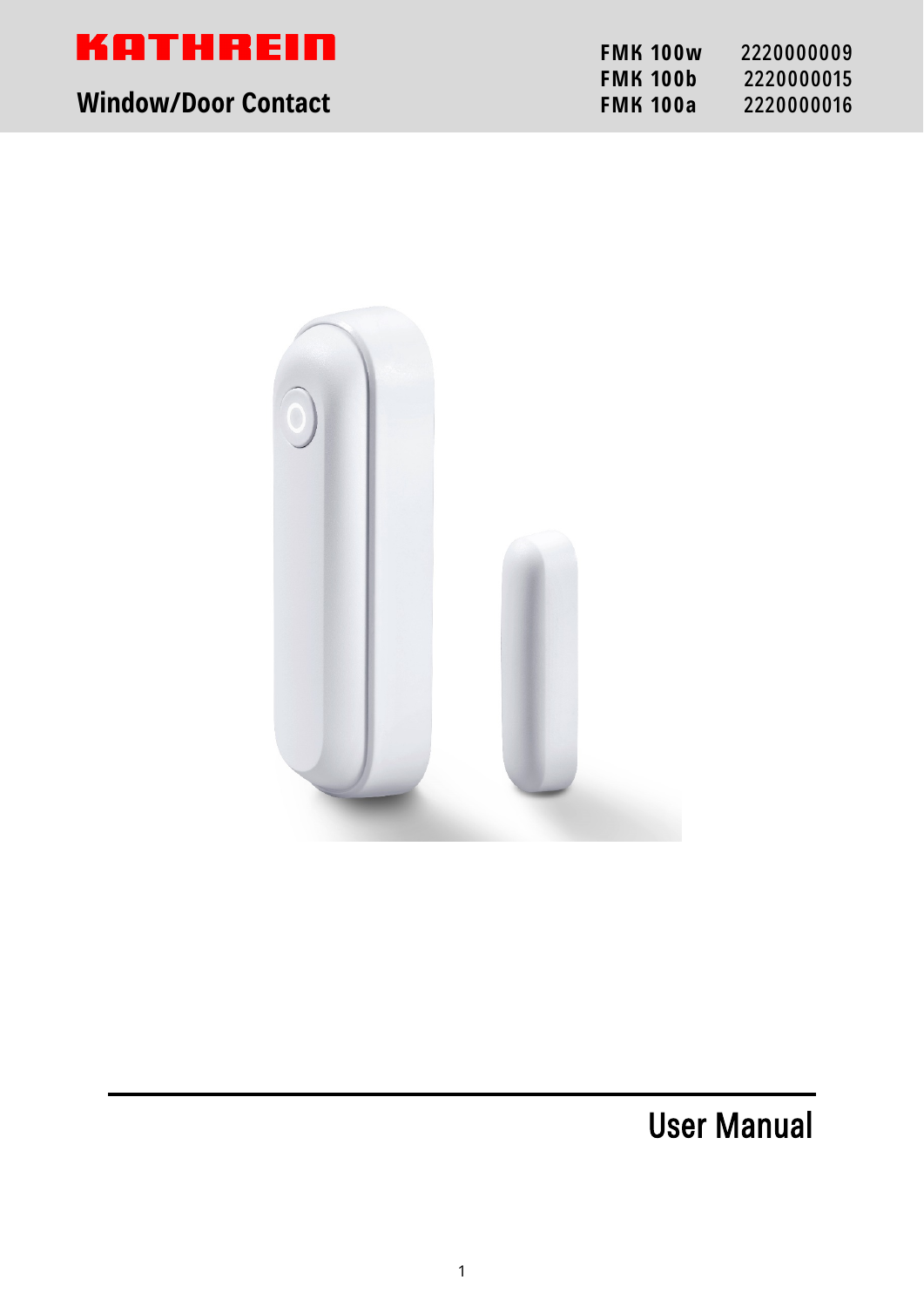## Introduction

Thank you for purchasing the KATHREIN Digital Systems GmbH window/door contact FMK 100. Please take the time to read the following safety and installation information carefully and attentively before using the window/door contact. It is imperative to comply with these instructions in order to ensure the safe operation of the device. If you have any further questions, please contact your local retailer or KATHREIN Digital Systems GmbH directly. Your window/door contact FMK 100 was developed and built with state-of-the-art technology and complies with European and German standards.

Please keep this manual safe to be able to answer possible questions in the future. The manual is an integral part of the product even in case it is resold to a third party.

### Disclaimer

All technical details and descriptions in this manual were compiled with the greatest care. However, KATHREIN Digital Systems GmbH cannot entirely exclude mistakes in this manual. Therefore, we do not assume any legal responsibility or liability resulting from wrong information in this manual. Descriptions, technical illustrations and technical data are subject to change without notice according to technical progress. In addition, KATHREIN Digital Systems GmbH reserves the right to change the product and the manual without prior notice. We do not assume any guarantee with regard to the content of this document. We appreciate any comments on mistakes or inaccuracies which may help us to improve this product and this manual.





This symbol is intended to attract the user's attention to the potential risk of dangerous unprotected voltage inside the housing. This may lead to electric shock.

This symbol is intended to attract the user's attention to user and maintenance instructions in the manual and documents enclosed with the product.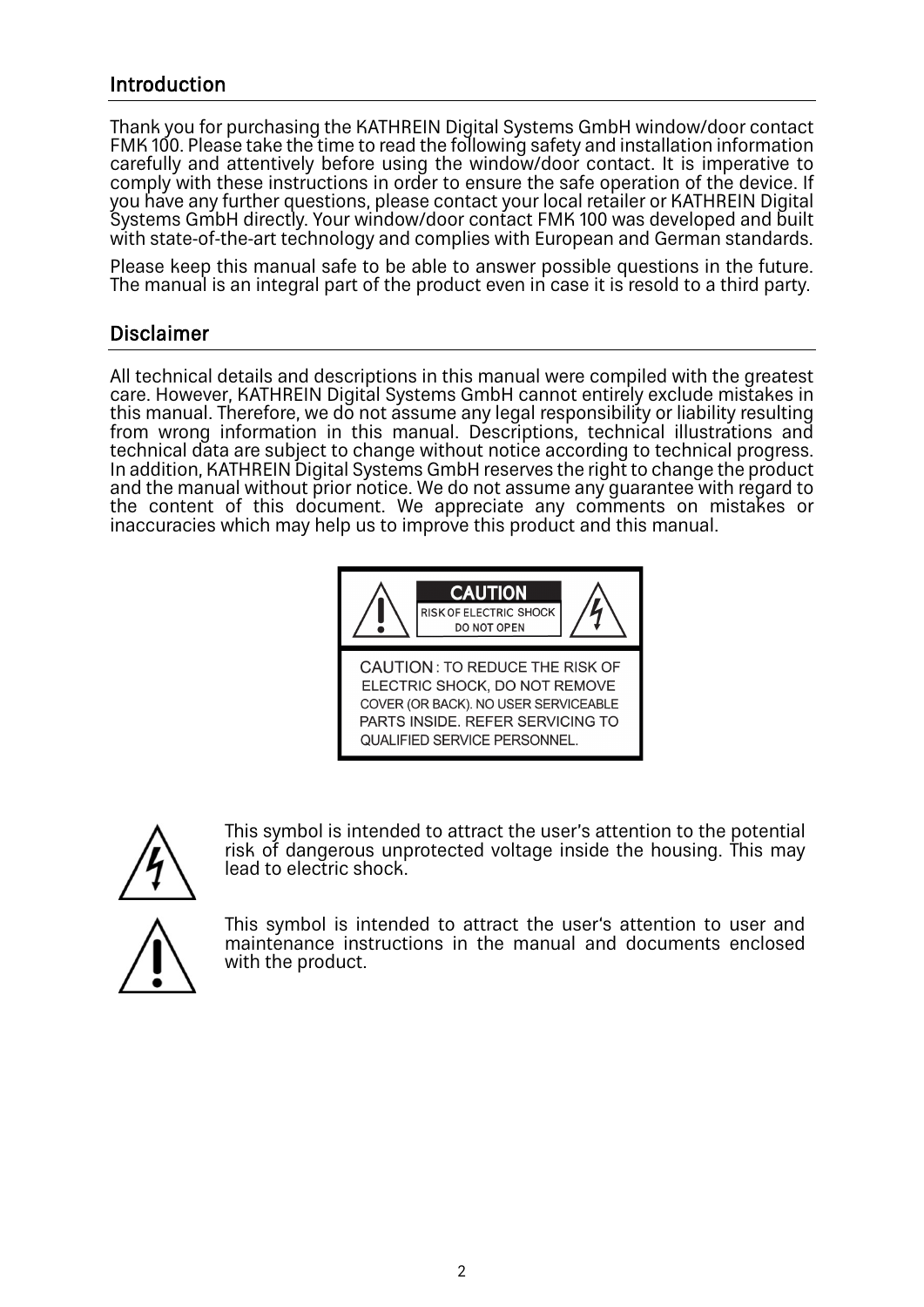#### WARNING:

TO MINIMISE THE RISK OF ELECTRIC SHOCK, YOU MUST NOT EXPOSE THIS PRODUCT TO WET AND MOIST CONDITIONS AT ANY TIME.

All KATHREIN Digital Systems GmbH products are lead-free and meet **RoHS** the requirements stated under the European Directive on the Restriction of Hazardous Substances (RoHS). This guarantees that the entire production process and the product itself are free of lead and of all listed hazardous substances.



This product was tested and complies with the regularities for a class of digital devices stated under FCC part 15. These limits were specified to provide reasonable protection against harmful exposure when operating the device in a commercial environment. This product generates, uses and may emit radio energy. It may in addition interfere with other radio communication systems if not installed or used according to this manual. Using the device in residential areas may cause disturbances to be possibly remedied at the user's expense.

 $\epsilon$ 

Hereby KATHREIN Digital Systems GmbH declares that the window/door contacts FMK 100w (order number 2220000009, EAN 4021121548864), FMK 100b (order number 2220000015, EAN 4021121548543) and FMK 100a (order number 2220000016, EAN 4021121548550) are in conformity with the relevant provisions of Directive 1999/5/EG.

# Conformity:

The declaration of conformity is available at http://www.kathrein-ds.com in the download section of the respective product. Alternatively, you can request the declaration of conformity directly from us: KATHREIN Digital Systems GmbH Anton-Kathrein-Str. 1–3 83022 Rosenheim, Germany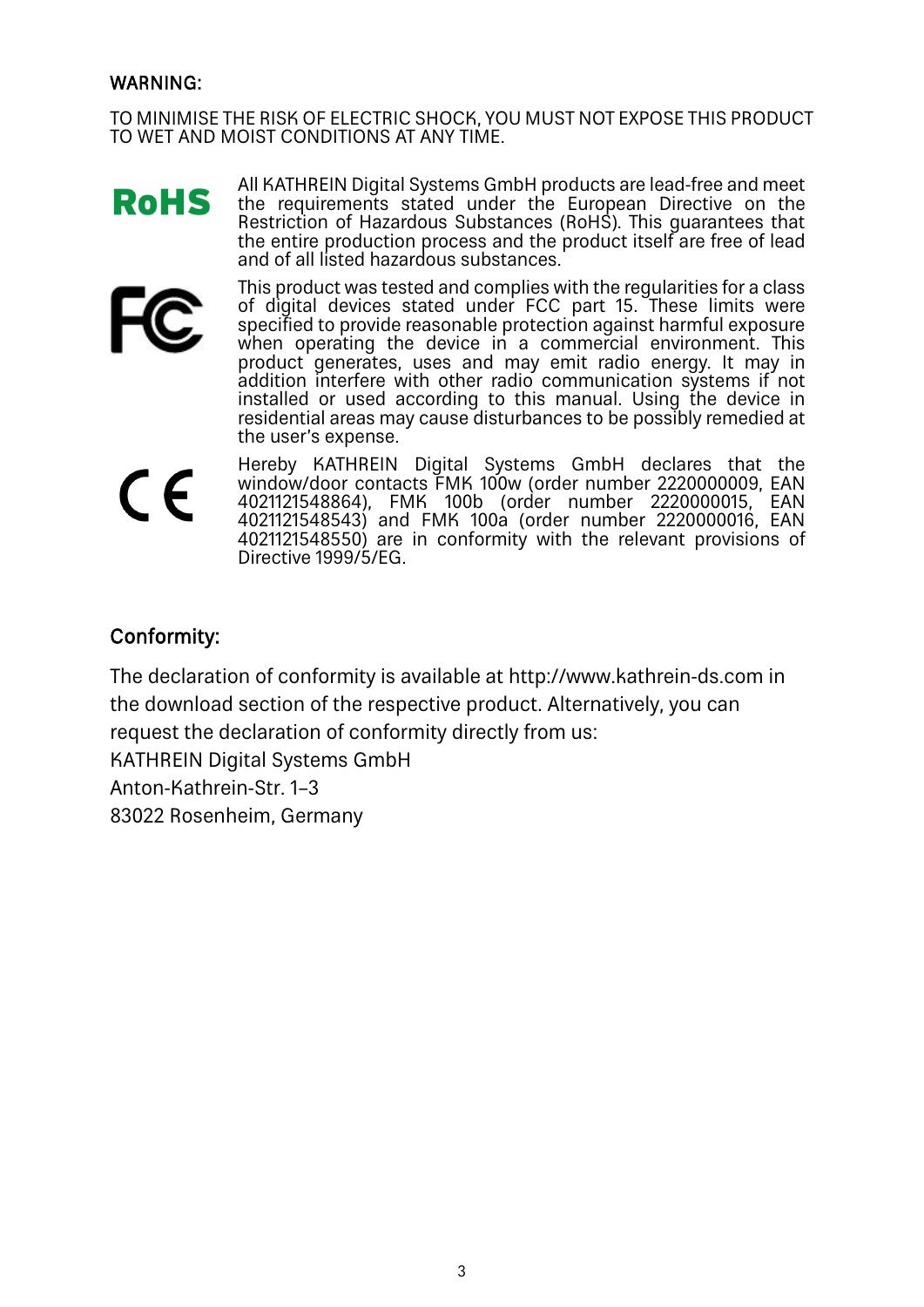

## WARNING

The warranty claim will expire in case of damages resulting from the non-observance of this manual.

We do not assume any liability for consequential damages. We do not assume any liability for damages to persons and/or material whatsoever which result from improper handling or noncompliance with the safety instructions. The warranty claim will expire in such cases!

The window/door contacts FMK 100w, FMK 100b and FMK 100a are equipped with a high-quality housing. However, please observe the following safety instructions:

- Operate the window/door contact only with the provided batteries.
- Handle the window/door contact with care, heavy vibration or bumps may damage the device.
- Do not expose the window/door contact to direct sunlight or strong heat, e.g. heaters.
- Do not install the window/door contact close to strong electric power lines or magnetic fields, as this may impair the transmission quality significantly.
- Constructions made of iron or aluminium can influence the wireless transmission significantly.
- Do not install the window/door contact in moist, very cold or very hot environments.
- The window/door contact is designed for indoor use only.
- Persons (including children) with limited physical, sensory, or mental abilities and/or lacking experience and/or knowledge must not use this product.
- Keep children away from the product and other connected electrical appliances at all times. The window/door contact includes small parts they can swallow. Lay cables expertly so that they are neither bent nor otherwise damaged. Install the window/door contact out of children's reach. Do not leave packaging materials unattended, as they may be dangerous for playing children.
- Use a damp cloth to clean the alarm panel's surface, then dry it. Cleaning agents will damage the surface.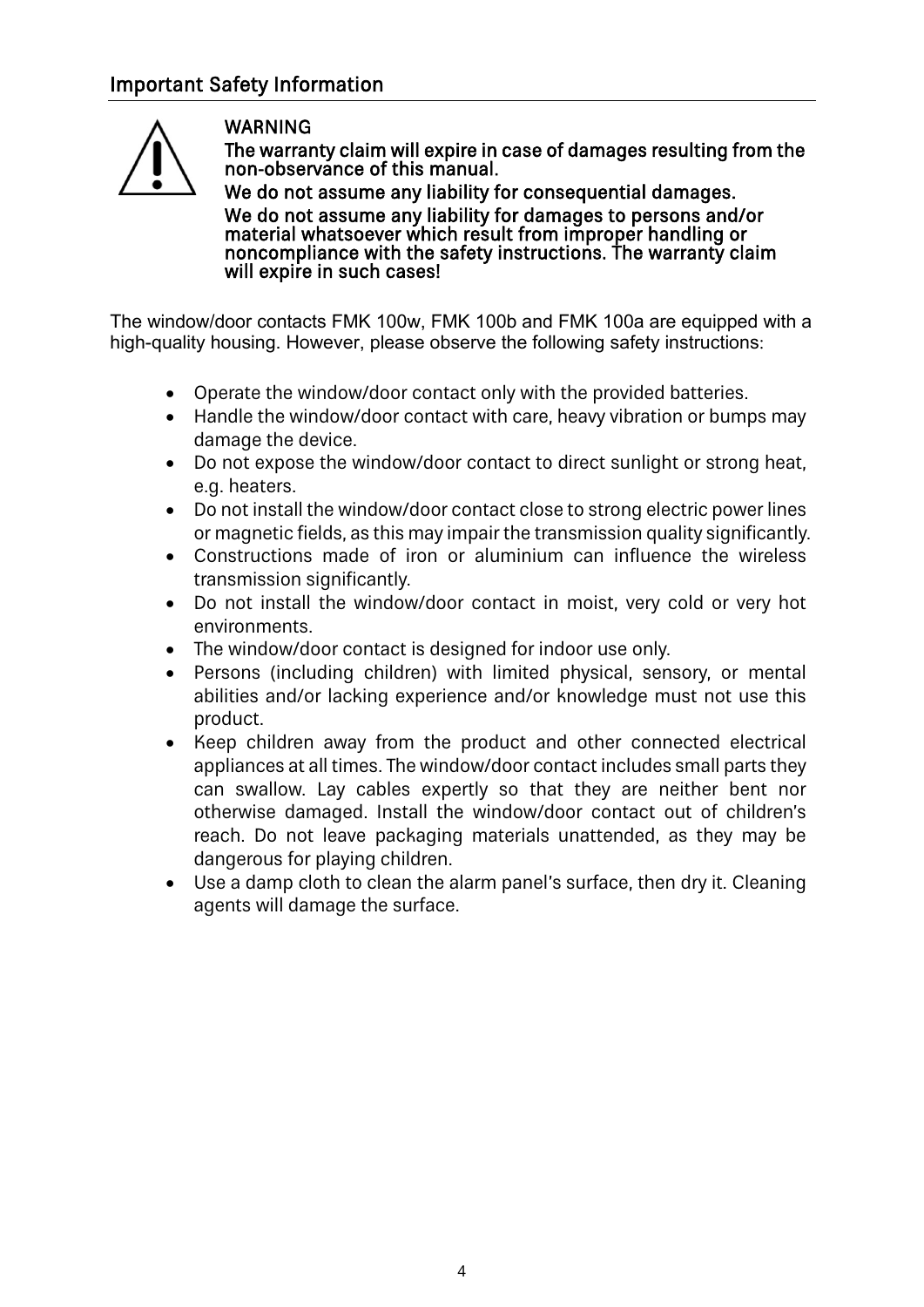# Malfunctions and Defects

If you notice any kind of defect, remove the batteries from the window/door contacts FMK 100w, FMK 100b and FMK 100a and contact your retailer or KATHREIN Digital Systems GmbH directly. Any further usage of the system may lead to fire or electric shock!

## Intended Use

The KATHREIN Digital Systems GmbH window/door contacts are designed to protect a window or a door. Use the window/door contacts indoors only. Any other use than that described in this manual is not permitted and will void any warranty or guarantee as well as liability claims. The same applies if the device is modified or retrofitted.

# Disposal



### Do not dispose of the device with domestic waste!

This product complies with the EU Directive on waste electrical and electronic equipment (WEEE) and therefore must not be disposed of with domestic waste. Dispose of the device via your local collection point for waste electronic equipment!

### This product contains software programs subject to the GPL free software license.

This product contains software that was developed by third parties and/or software subject to the GNU General Public License (GPL) and/or the GNU Lesser General Public License (LGPL). We will send you the source code of these programs on request. The GPL and/or LGPL code used and offered in this product is EXCLUSIVE OF ANY GUARANTEE WHATSOEVER and is subject to the copyright of one or several authors. For further details, please refer to the GPL and/or LGPL code of this product and to the terms of use of GPL and LGPL.

You can read the complete license text at [http://www.gnu.org/licenses/gpl-2.0.html.](http://www.gnu.org/licenses/gpl-2.0.html) For an unofficial German translation, please go to http://www.gnu.de/documents/gpl.de.html.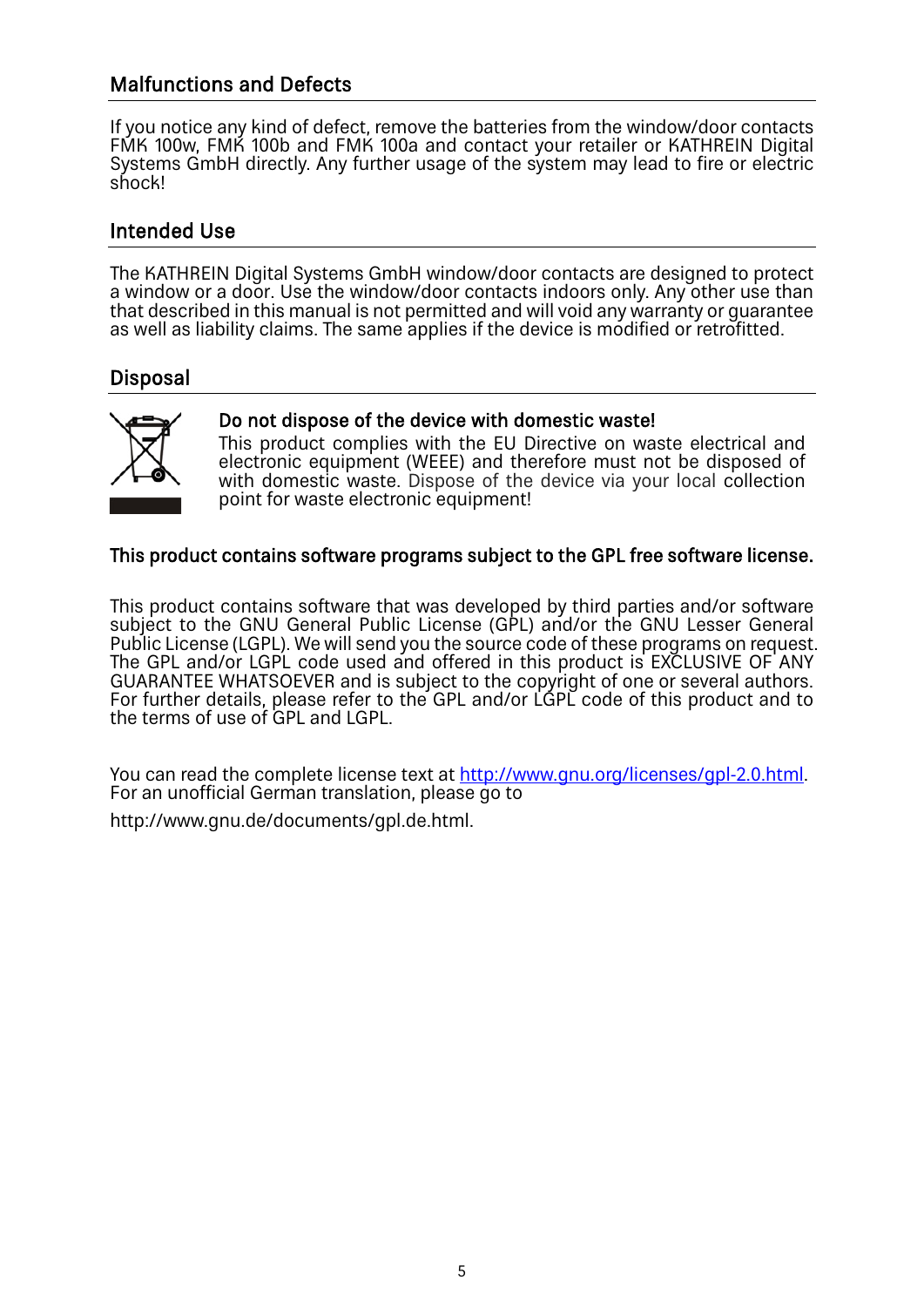# Window/Door Contact FMK 100

#### Product description:

The KATHREIN Digital Systems GmbH window/ door contact is an integral part of your alarm system and is used to secure your windows and doors. The contact consists of two parts (sensor + magnet). One is fixed at your window or door frame, the other one is fixed at the wing of the door or window sash. Thus, the window/door contact immediately registers if a window or door is opened or closed. The window/door contact is available in three colors: white, brown, and anthracite.

#### Sensor data:

| Dimensions sensor:     | 85 x 24.6 x 19.5 mm (3.3 x 0.96 x 0.76 in) (L x W x H) |
|------------------------|--------------------------------------------------------|
| Dimensions magnet:     | 45 x 12 x 9 mm (1.77 x 0.47 x 0.35 in) (L x W x H)     |
| Weight:                | Sensor: 32 g (0.07 lbs), Magnet: 8 g (0.01 lbs)        |
| Place of installation: | Only indoors (windows/doors)                           |
| Operating temperature: | -10 °C to 50 °C (14 °F to 122 °F)                      |
| Humidity:              | Maximum 85% (non-condensing)                           |
| Radio frequency:       | 868.35 MHz                                             |
| Detection method:      | Magnetic measurement                                   |

#### Sensor:





Top: **Bottom:** Bottom:





Magnet:





Top: Bottom: Lateral:

13



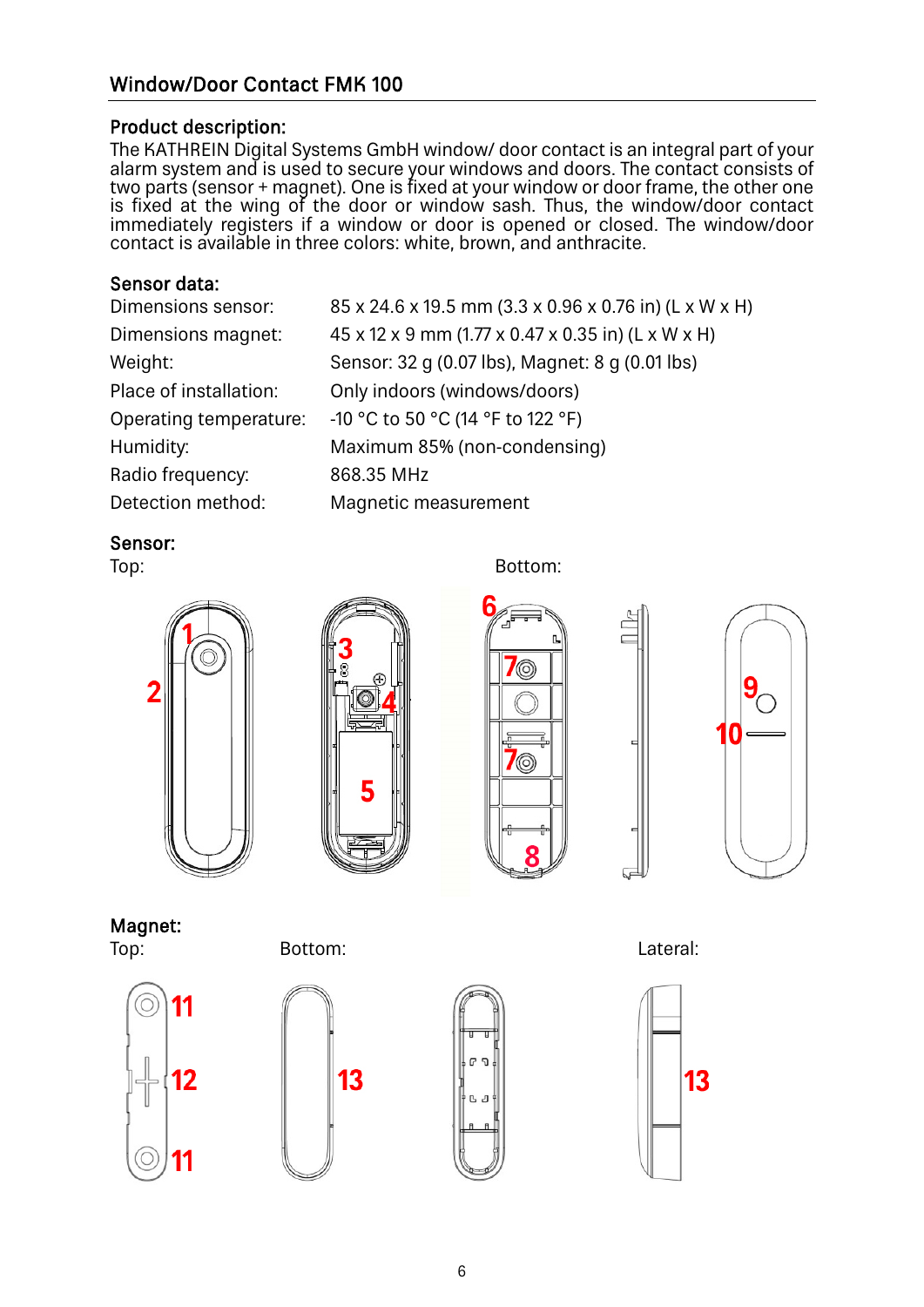- 1. LED / Learn button
- 2. Magnetic contact marking
- 3. Switch for status monitoring
- 4. Tamper contact
- 5. Battery compartment
- 6. Fastening hook
- 7. Mounting holes (sensor bottom)
- 8. Notch for sensor opening
- 9. Opening for tamper contact
- 10. Opening for battery insulation tab
- 11. Mounting holes (magnet mount)
- 12. Mounting recess for top of the magnet
- 13. Magnet (to be positioned at the markings [2])

## LED:

In normal circumstances, the LED of the window/door contact will be off. It only flashes in the following cases:

- If the window/door contact is removed or turned in a different position (in this case, the tamper contact is opened)
- If the battery is low and the sensor is opened
- During the range test for three minutes after you pressing the Learn button

## Battery:

The window/door contact requires a 3V CR123 lithium battery. The average battery life is 2.6 years (if used 20 times a day). After the sensor has transmitted the low battery warning, the battery will last for about one more month.

# Connecting the window/door contact and putting it into operation

- 1. Remove the battery insulation tab at the back of the unit before the first use.
- 2. Open the web interface of the alarm panel, go to the menu "Sensors"  $\rightarrow$  "Add" and press "Start".
- 3. Press the Learn button of the window/door contact. A red LED lights up.
- 4. The alarm panel will confirm the successful addition with a brief signal tone and display the sensor in the lower menu.
- 5. Click "Add" to add the sensor to the sensor list.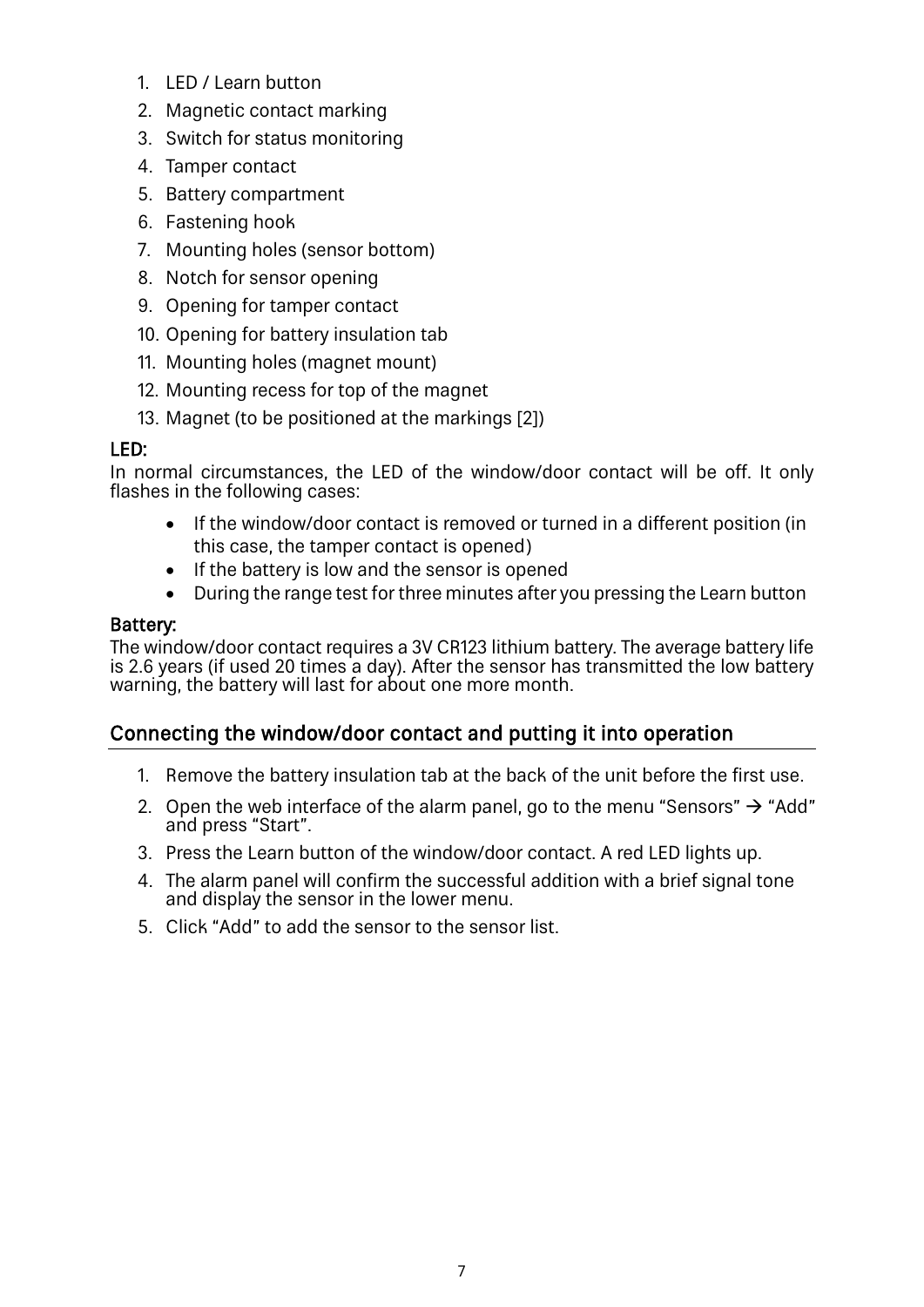### Range test:

To test the signal strength at the desired installation location, perform a range test.

- 1. Open the alarm panel menu "Sensors"  $\rightarrow$  "Range" and press "Start".
- 2. Press the Learn button of the window/door contact.
- 3. The sensor and the signal strength should be indicated. The higher the indicated number the better the reception (1–9).
- 4. Click "Stop" to end the test.

#### Please note:

If there is no signal at the installation location or the signal strength is below 4 or frequently falls below this level (signal fluctuations of 2 to 3 are normal), we recommend using a repeater to improve the signal.

#### Installation:

- We recommend screwing the supplied screws through the marked holes for mounting the sensor (7) and the magnet (11).
- Alternatively, you can use the supplied self-adhesive pads for mounting the sensor/magnet. Since the adhesive strength of the pads may decrease after some time, there is a risk that the sensor/magnet will then detach from the surface.
	- o Before using the adhesive pads, clean the surface with a degreaser.
	- o Remove the protective film from one side of the double-sided adhesive pad and press the adhesive pad firmly against the sensor for approx. 1 minute. Then remove the protective film from the other side and press the sensor firmly onto the surface.
- The sensor consists a top and a bottom part. To open the sensor, slide a narrow slotted screwdriver into the notch (8) and tilt the top of the sensor upwards.
- To close the sensor, hook in the mounting hook (6) and tilt the top part downwards. Click it into the recesses of the bottom part and make sure that the two sensor parts are firmly seated on top of each other.
- When closing the sensor, the tamper contact (4) must protrude through the opening (9) and rest against the wall. If the housing is opened after installation or the window/door sensor is torn off, a signal will be transmitted to the alarm panel.
- As with the sensor housing, the top part of the magnet can be detached from the bottom part for screwing the magnet on. To open the magnet, slide a narrow slotted screwdriver into the notch between the top and the bottom part of the magnet.
- To reassemble both parts of the magnet, click the top part into the recesses (12) of the bottom part.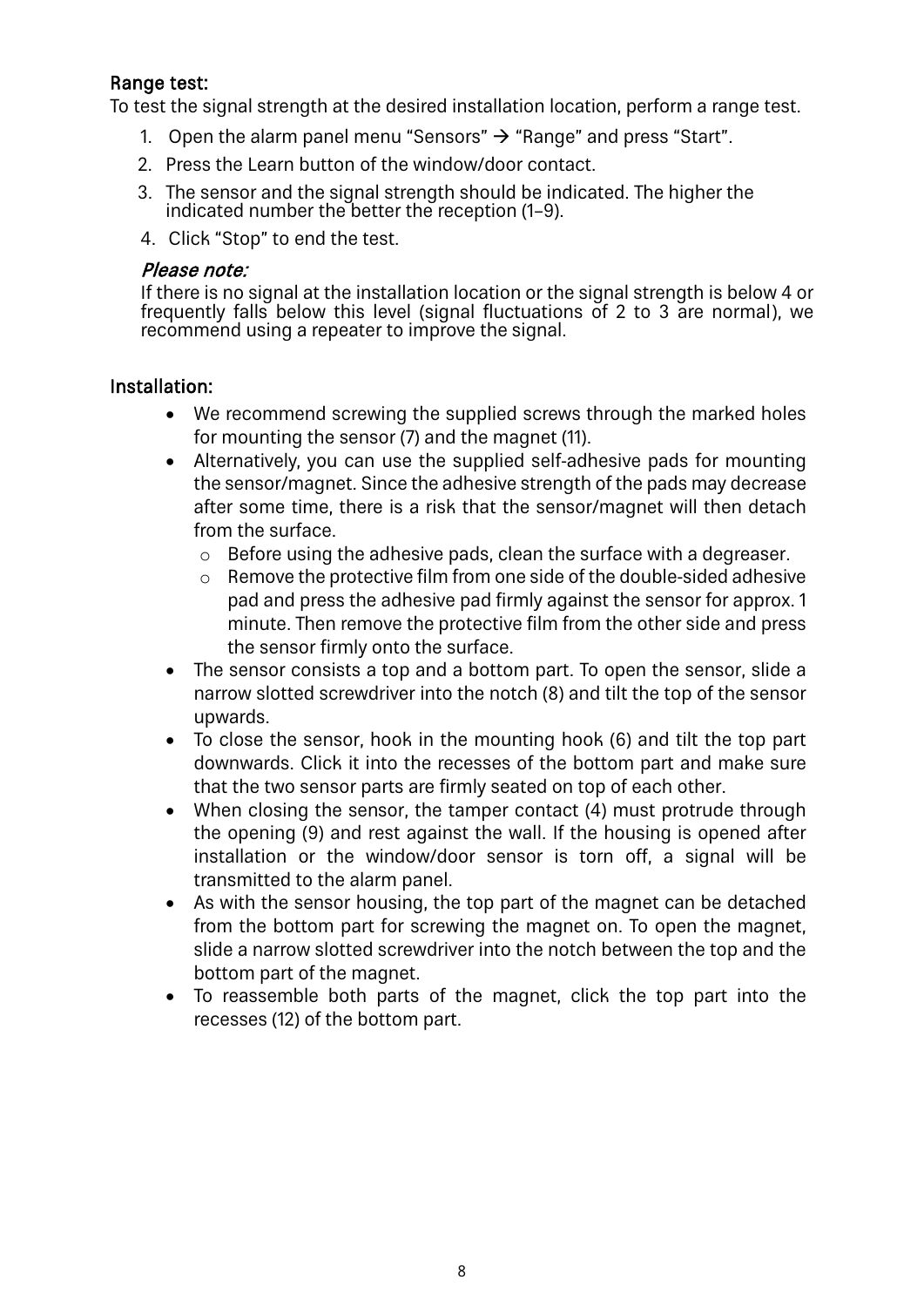## Sketch:



- This sketch only serves as an example. The window/door sensor can also be installed at other positions.
- We recommend installing the magnet on the door or window side and the sensor on the frame.
- Pay attention to the marking (2) when installing the sensor. The magnet (13) must be installed close to this marking (maximum distance 20–30 mm) to close the sensor circuit. The status (open or closed) can be monitored in the sensor list of the web interface of the alarm centre.

## Note:

- The window/door sensor can also be installed on double casement windows. The distance between sensor and magnet must not exceed 20– 30 mm.
- If the sensor is installed at the bottom of a window, it is possible to tilt the window without triggering an alarm (maximum distance between sensor and magnet 20–30 mm). We do not recommend this type of installation, as tilted windows represent a security risk.
- If the window/door contact is installed on metal/steel doors, it should be insulated from the mounting surface by means of a rubber pad. Failure to do so may result in malfunctions.
- Do not bypass the jumper (3) in the housing to keep the supervisor test/battery test of the sensor activated.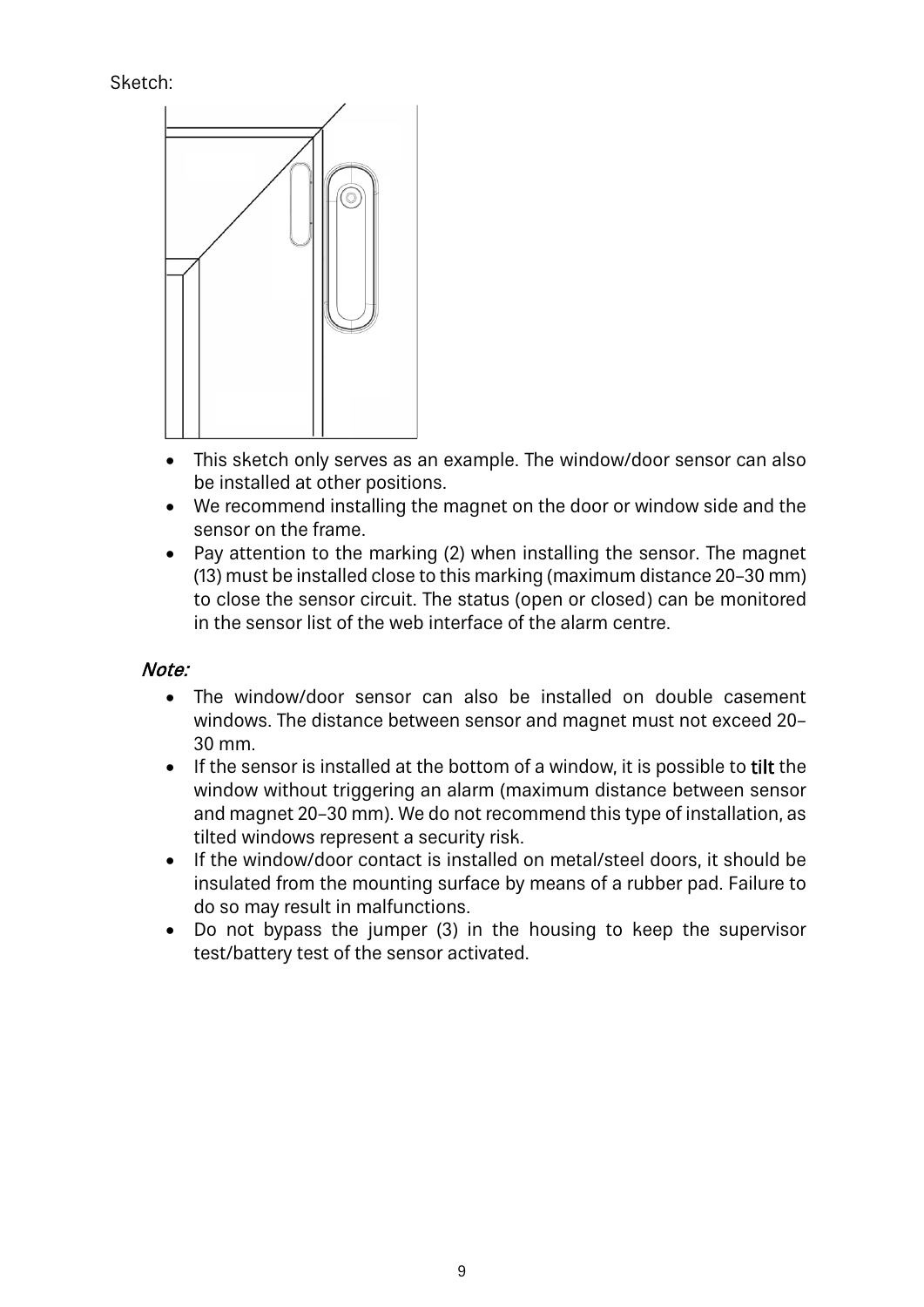| For your notes |  |  |  |
|----------------|--|--|--|
|                |  |  |  |
|                |  |  |  |
|                |  |  |  |
|                |  |  |  |
|                |  |  |  |
|                |  |  |  |
|                |  |  |  |
|                |  |  |  |
|                |  |  |  |
|                |  |  |  |
|                |  |  |  |
|                |  |  |  |
|                |  |  |  |
|                |  |  |  |
|                |  |  |  |
|                |  |  |  |
|                |  |  |  |
|                |  |  |  |
|                |  |  |  |
|                |  |  |  |
|                |  |  |  |
|                |  |  |  |
|                |  |  |  |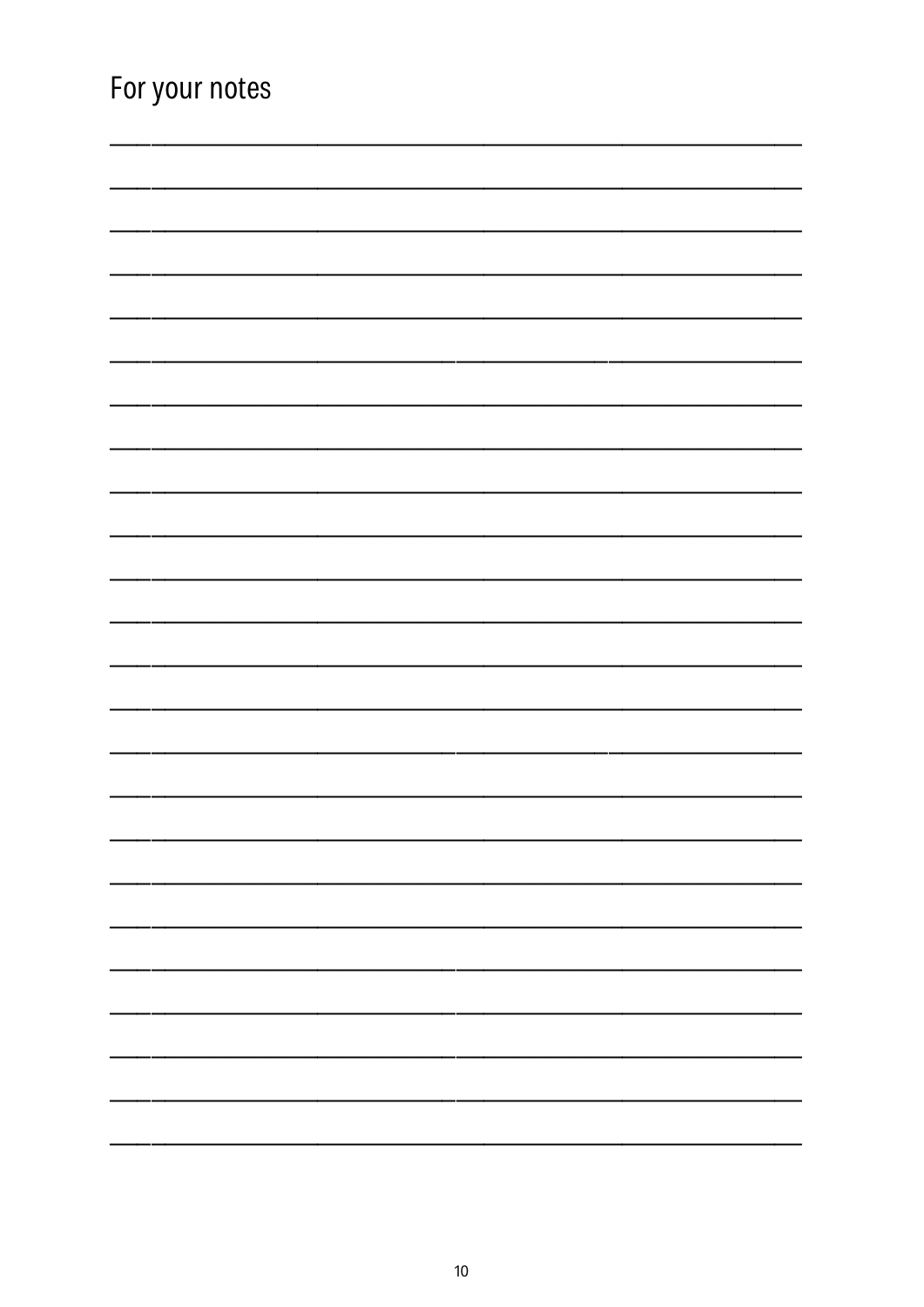| For your notes |  |  |
|----------------|--|--|
|                |  |  |
|                |  |  |
|                |  |  |
|                |  |  |
|                |  |  |
|                |  |  |
|                |  |  |
|                |  |  |
|                |  |  |
|                |  |  |
|                |  |  |
|                |  |  |
|                |  |  |
|                |  |  |
|                |  |  |
|                |  |  |
|                |  |  |
|                |  |  |
|                |  |  |
|                |  |  |
|                |  |  |
|                |  |  |